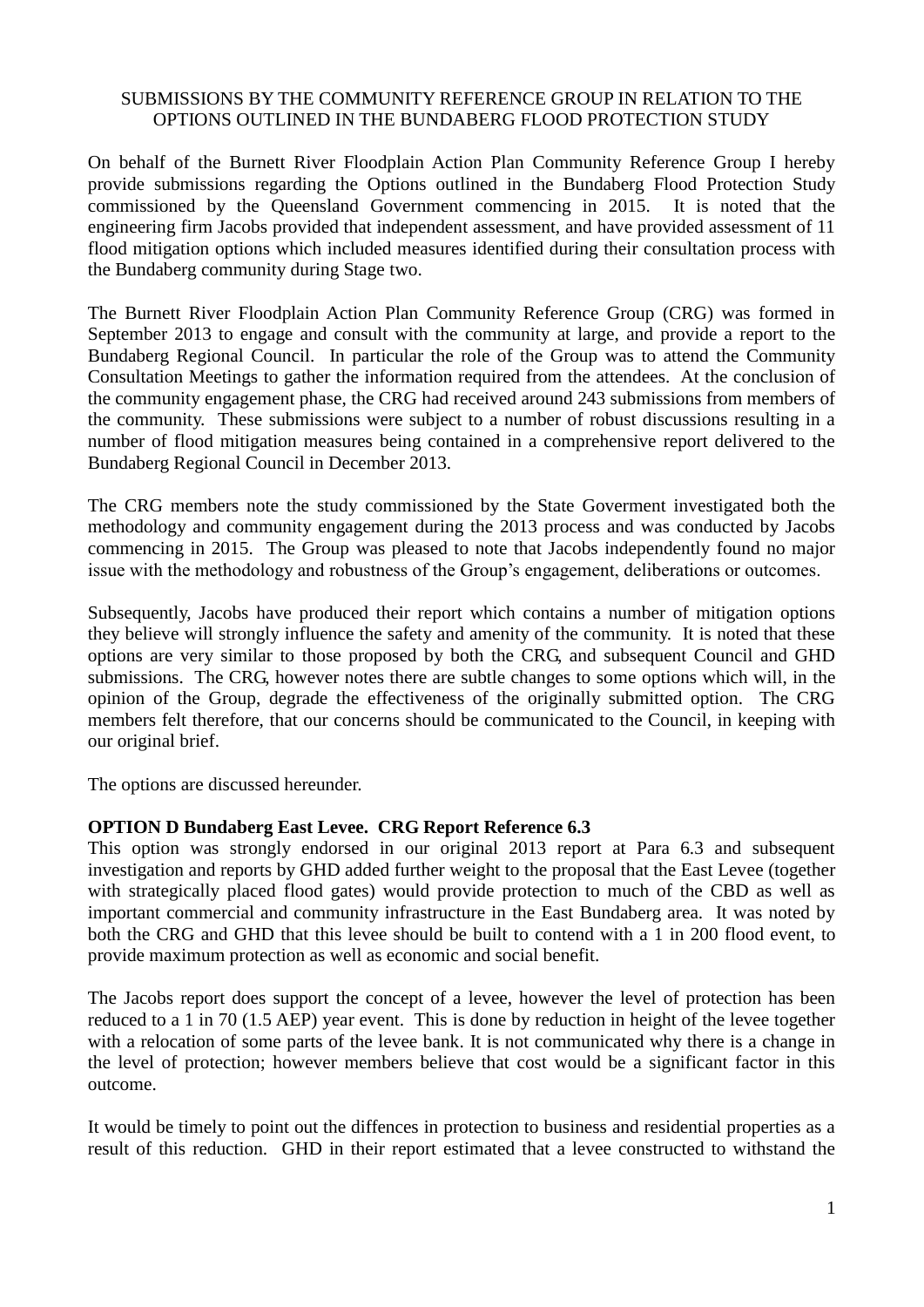higher specification of 1% AEP would result in and estimated 741 properties (many of these commercial) being at a greatly reduced risk of above floor flooding. (p50 GHD report Feb 14) Whilst the report does not specify 1.5%AEP estimates, a 2% AEP estimate reduced that number to 456. It is envisaged that a 1.5% AEP figure would be mid point between these estimates. GHD also estimated the cost benefit ratio of a 1% AED levee would be 0.77, one of the highest cost/benefit ratios of all the proposals.

It has been a long standing agreement with the Insurance Council and the State Government that communities will be protected by insurance at a 1% AEP flood protection. Any reduction in this level will result in the inability of consumers to access insurance. Surely then, this is the level that should be maintained asan absolute minimum in any prospective mitigation options. Floodplain design modelling accepts a 600mm freeboard is recommended by the Floodplain Management Group and should also be recognised as an appropriate level for any mitigation of the nature envisioned in Option D.

The CRG members believe that it is imperative that the level of protection should be increased to the level envisaged by GHD to provide sufficient protection to the CBD and East Bundaberg community. It is noted that either level will not negatively impact any other suburb or location. Moreover, if considered in conjunction with the widening and straightening of the Millaquin Bend, this proposal will result in a reduction in the flood levels in North Bundaberg. Accordingly, the CRG members conditionally support the proposal as contained in Option D but reiterate that the 1 in-200 protection level needs to be retained.

## **Option H – Improving Emergency Access to Tallon Bridge. CRG Report Reference 6.5**

Option H was endorsed by the CRG as included in a suite of measures contained in Para 6.5 to include evacuation routes for North Bundaberg residents, and the community generally. Such a proposal continues to be endorsed as it enables the Tallon Bridge to remain open longer for emergency egress of the public and travel by emergency services. The CRG is in agreement with the assessment against the key criteria.

It is noted with some concern that Option H does nominate a single lane bridge to be erected and to be generally used for pedestrian and non-vehicular movement except in time of emergency. Members were concerned that a single lane (part time) traffic bridge to be used in time of emergency may be confusing to members of the community at a stressful time, and that any traffic incident or congestion issue would render a single lane structure useless for emergency traffic.

It is the view of the CRG members that it would be prudent and beneficial to spend the additional capital to replace with current Hinkler Avenue with a higher level 2 lane carriageway using open bridgework to be used by vehicles at all times. This design is already in place with the original plans for the Tallon Bridge. Such a design removes the earthworks on-ramp which currently exists. Not only did this structure fail in the 2013 flood; it was singularly responsible for causing significant damage to infrastructure, homes and businesses as a result of redirecting high velocity flood waters.

Such a design would also allow access to and departure from this structure to be "left turn only", further improving traffic flow as well as driver and pedestrian safety. As this route will also become a mandatory part of the primary road access to the State Development Area on the northern side of the Port of Bundaberg, its design must allow for future increases in traffic flow.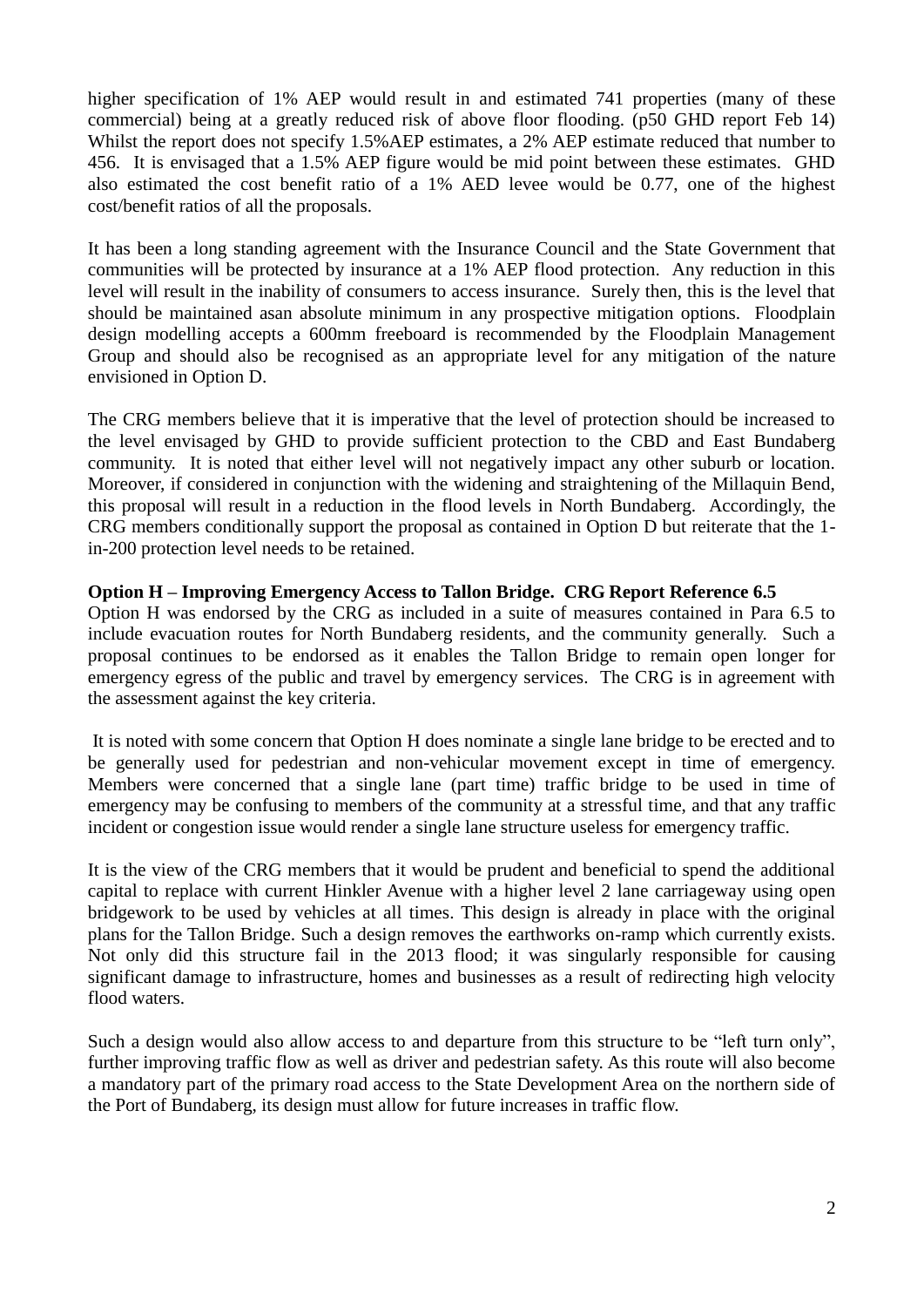Not only will this proposal have significant and on-going benefit to the people of the Bundaberg region, it will also facilitate much easier community access across a very busy thoroughfare. For example, this proposal would provide a pedestrian underpass which can be easily incorporated in the design of the structure and so provide for safe movement of school children who are currently crossing this increasingly busy road via a staffed School Crossing.

Although more costly, in terms of initial capital, there would be an immediate and on-going significant social and economic benefit by allowing much improved vehicular movement in this important transport corridor. It is therefore recommended that the Option H include a high level two way carriageway from the roundabout on Bundaberg-Gin Gin Road to the northern approach to Tallon Bridge, and does not include earthworks on/off embankments.

## **Option J – Floodway House Purchase Scheme – No CRG Report Reference**

Option J was raised by the community during the initial 2013 consultation process. The proposal was not considered by the CRG due to a directive from the then Queensland Government that "land buy-backs and swaps were not an option." The CRG acknowledges that there could well have been substantial support for such a scheme immediately following the floods, but that level of support has probably declined substantially due to a number of reasons.

The CRG is of the opinion that, if a purchase scheme were to be implimented, it should have been done immediately after the flood event. Over the four years since the event, many if not all householders have either repaired their homes or sold up and moved from the area. Therefore, it is entirely possible that any purchase scheme would have a poor take up by the present occupiers. The CRG is also concerned that continual depletion of numbers in the community of North Bundaberg will be to the detriment of community amenity and also significant loss of business to the commercial operations in the area.

The CRG is certainly not averse to a purchase scheme/ land swap being implemented, however would make the suggestion such a scheme could perhaps be incrementally applied when a home in the affected area comes up for sale. In this way, a compulsory acquisition could take place over a long period of time, without causing undue further distress to those who wish to remain in the community.

Also if land swaps were to be offered, it would be best that the "new" land be in flood free areas of North Bundaberg in order to continue to support that community.

#### **Option K – Upper floodplain evacuation improvements – CRG report reference 6.4**

The CRG indicated strong support for assistance to both the Goodnight Scrub, and Pine Creek/Givelda/Electra areas. This assistance was assessed as upgrade to bridges (Goodnight Scrub) and forming all weather evacuation routes (Pine Creek et al). The CRG notes that these submissions have been progressed in the Options K paper. The CRG notes that the Option K evacuation route for Pine Creek et al, is almost identical to the CRG original option, and therefore endorses Option K in that regard. This is a very realistic and low cost option for a community which has seen isolation periods of up to eight weeks in a less than a six week (in the case of Goodnight Scrub and for about four weeks in the case of Pine Creek) period in recent flood events.

It is noted that the Regional Council also proffered a suggestion regarding an evacuation route west to Mt Perry in their 2014 submissions after our report was submitted. It is also noted that there is some community resistance to the evacuation route to Mt Perry particularly in relation to transport of school children, and travel to their nearest significant community (Gin Gin). The CRG continues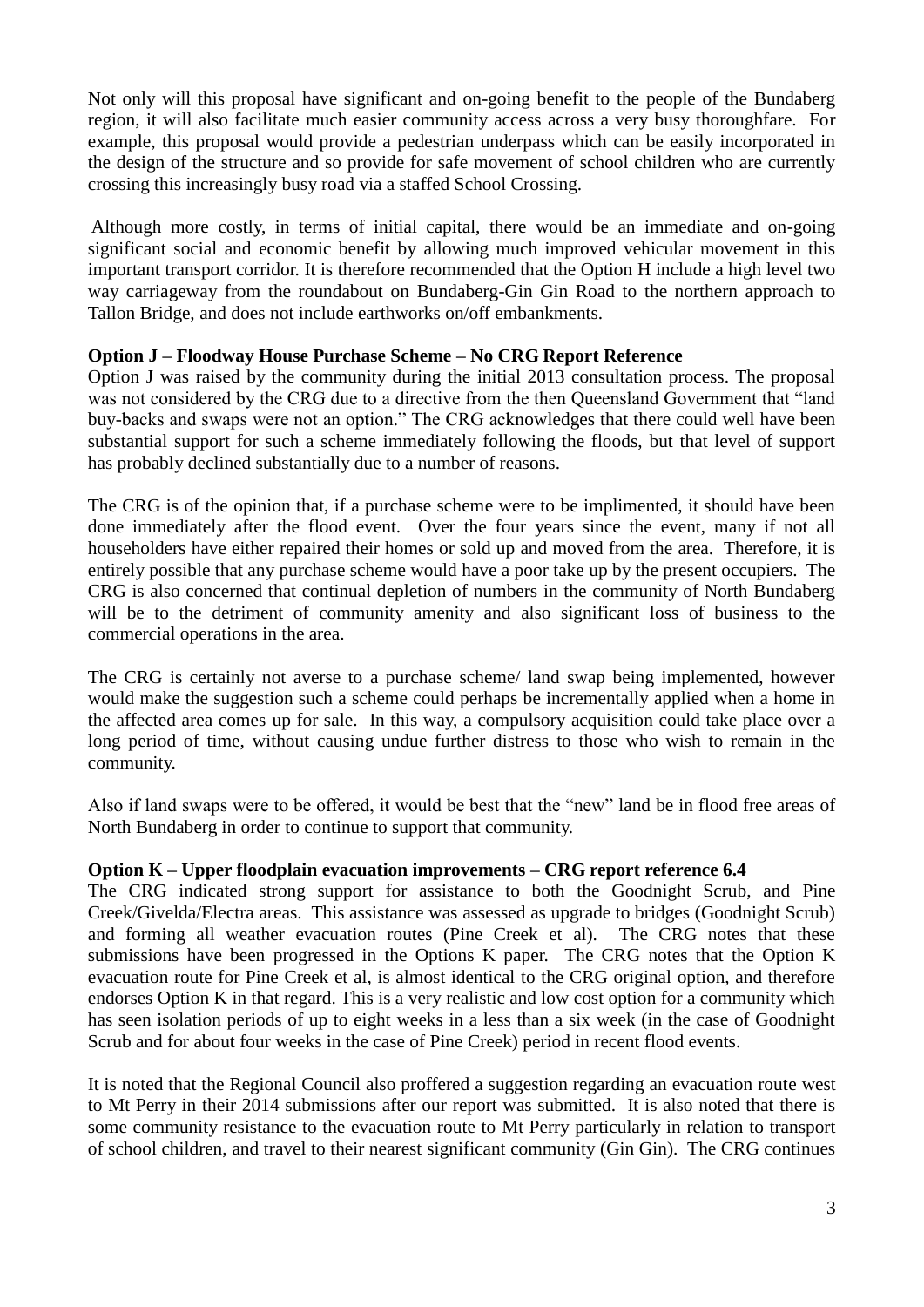to endorse the suggestion of a bridge upgrade to the Perry River Bridge. The CRG acknowledges that this upgrade comes at significant cost, compared to an all-weather evacuation route to Mt Perry*;* however, the Perry River is responsible for isolation of the upstream communities for weeks after some flood events.. This problem is not really addressed by routing through . Mt Perry.

The CRG acknowledges the upgrades that Council has made to the Perry River crossing environs including erection of automatic flood warning lights, which certainly enhances safety. The CRG members, however, request that the Bridge upgrade be further investigated with at least a flood evaluation being performed on the crossing.

While the proposed evacuation route and flooded road warning lights allows the safety of the community to be significantly improved, it does not address the problem of substantial periods of effective isolation from workplaces and education facilities. In the past (2010-2011), the Perry River bridge was impassable for nearly six weeks. The only access to work and school was via SES flood boat. In 2013, new safety guidelines forbade the use of SES members and equipment for that purpose.

In relation to the Pine Creek situation, whilst Pine Creek itself is serviced by a SES floodboat at times of isolation, nearby Cherry Creek is not serviced therefore the net effect continues to be isolation of the communities between Pine Creek and the Burnett River.

## **Option F Millaquin Bend widening – CRG report reference 6.8**

This Option F was advanced by the CRG in the 2013 report, particularly in relation to its advantages to the community when done in conjunction with the East Bundaberg Levee (in its original submission form). It was noted that there are real reductions in flood heights in the North Bundaberg area, as a result of more efficient water flow through a straightened river. This modelling has not been disputed in any subsequent studies. The CRG submits that this venture is one of the only projects that actually reduces flood levels in North Bundaberg, a primary goal if at all possible.

The CRG members note that Option F was comprehensively investigated in the Jacobs report and was considered viable, despite very significant initial and ongoing costs to maintain. On balance the CRG continues to support the Option on the grounds of its benefit to floodprone suburbs in Bundaberg. The CRG is aware that significant dredging is to be conducted at the Port of Bundaberg in the future to support export of product and industry. Perhaps the dredging of Millaquin Bend can be accomplished at the same or similar time to save costs compared to treating these ventures as separate projects.

#### Conclusion

The members of the Community Reference Group appreciate the opportunity to provide further input into this body of work as matters progress. We would also like to pass on our appreciation to Bundaberg Regional Council and its staff, for both the progress of the study, and for the actual projects completed to help mitigate the effects of flooding on the community. Whilst there is some progress, the CRG members believe that there is some urgency for all levels of government to come together to advance the mitigation options as a matter of priority. It is now over four years since the 2013 flood, and almost four years since our Group has submitted its report regarding the community consultation and wishes. There is considerable expectation that our (and other) reports will be acted upon in a timely manner.